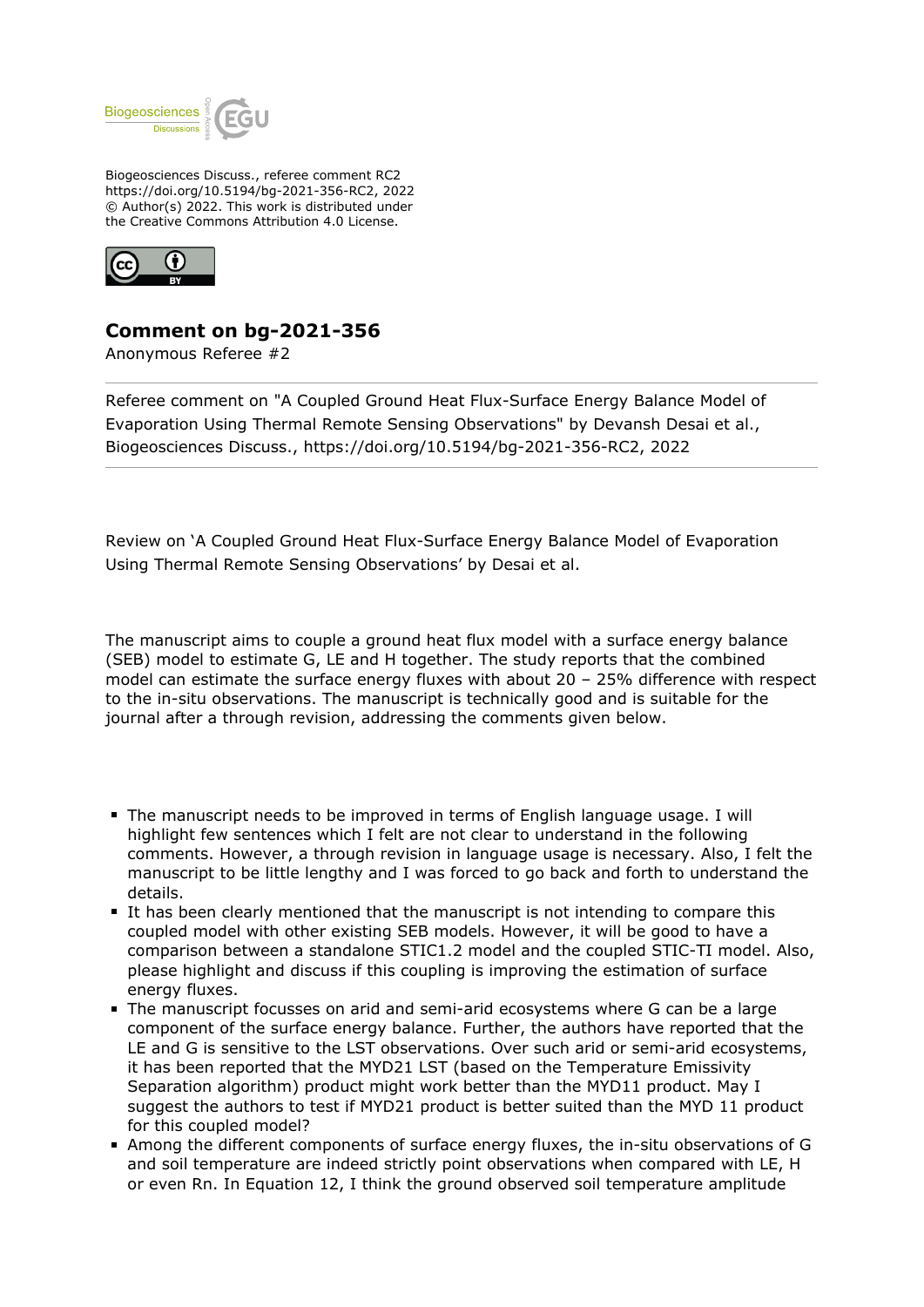and satellite LST are combined towards developing the regression relationship. Is this valid considering that there can be varying soil conditions that can affect the amplitude of the soil temperature in a pixel?

- Further, satellite LST can represent soil temperature only over bare surface. Till what level of fraction vegetation cover, can we use LST to estimate the amplitude of soil temperature? Can the results in Section 4.1 be separated in terms of fc to see if there is any decrease in accuracy in estimating A with increasing vegetation cover?
- The STIC-TI model uses difference in LST between day and night. MODIS observations of LST can vary significantly in terms of viewing angle or increase in GIFOV due to the ground point being away from the nadir between day and night observations. Is this taken into consideration? Can the results be separated for LST observations made with similar viewing angles and different viewing angles during day and night?
- As mentioned clearly, the method by Bastiaanssen (1998) was able to retrieve G with accuracy closer to that of the STIC-TI model. Is this due to the fact that both the models use LST, NDVI and albedo as key inputs to the 'G' model? Also, what benefit does the STIC-TI brings over the model by Bastiaanssen? We can look at the diurnal variation of LST to get more information about the ecosystem processes than the soil temperature amplitude, I think.
- There can be a considerable difference between the diurnal behavior of soil temperature at the surface (skin temperature) and soil temperature at 10 cm depth. Further, for modelling G, the soil skin temperature is the actual boundary condition. Can the authors please explain the reason for using soil temperature measured over 10 cm depth as the boundary condition rather than the skin temperature? In addition, over two sites (Ind-Dha and AUS-Ade), soil temperature observations are done at or below 10 cm depth. How this has been used in the study in place of soil temperature up to 10 cm depth? When there are more than one soil temperature observations within 10 cm depth (AU-ASM, US-Ton and US-Var) were they averaged?

Other comments:

- Lines 103-104, Please mention the key conclusions of the studies that you are referring to and explain why this study is needed.
- Lines 181-182 The fetch ratio of ...90% of fetch area: This sentence is not clear. Are the authors trying to say that the assumed fetch area around the towers accounted for 90% of the energy fluxes?
- Figure 1 caption can be shortened and made precise.
- Lines 237-238: Non-availability of G over Indian sites is an issue. The authors have explained about the this at the end of the discussions section. But any studies supporting the use of unclosed energy budget from EC observations and lack of G observations will be helpful here.
- Lines 268-269: The land surface emissivity was estimated from land cover types, atmospheric water vapour and …retrieval': I think MODIS emissivity is estimated from land cover type and anisotropy factor. The other variables mentioned here are used in the retrieval of LST with the split window algorithm. Please rewrite the sentence.
- Lines 271-272: How albedo was estimated from the white sky and black sky albedo available in the MCD43 product?
- Line 273-274: The line 'eight day compositing … (MYD11A2)' appears little confusing. Do you mean that the compositing dates were obtained from MYD11 product? Please rewrite clearly.
- Lines 295-296: Is point (4) a contribution of this study? I think that is the nature of the TI model selected for coupling. Also, what is meant by 'moisture constants'?